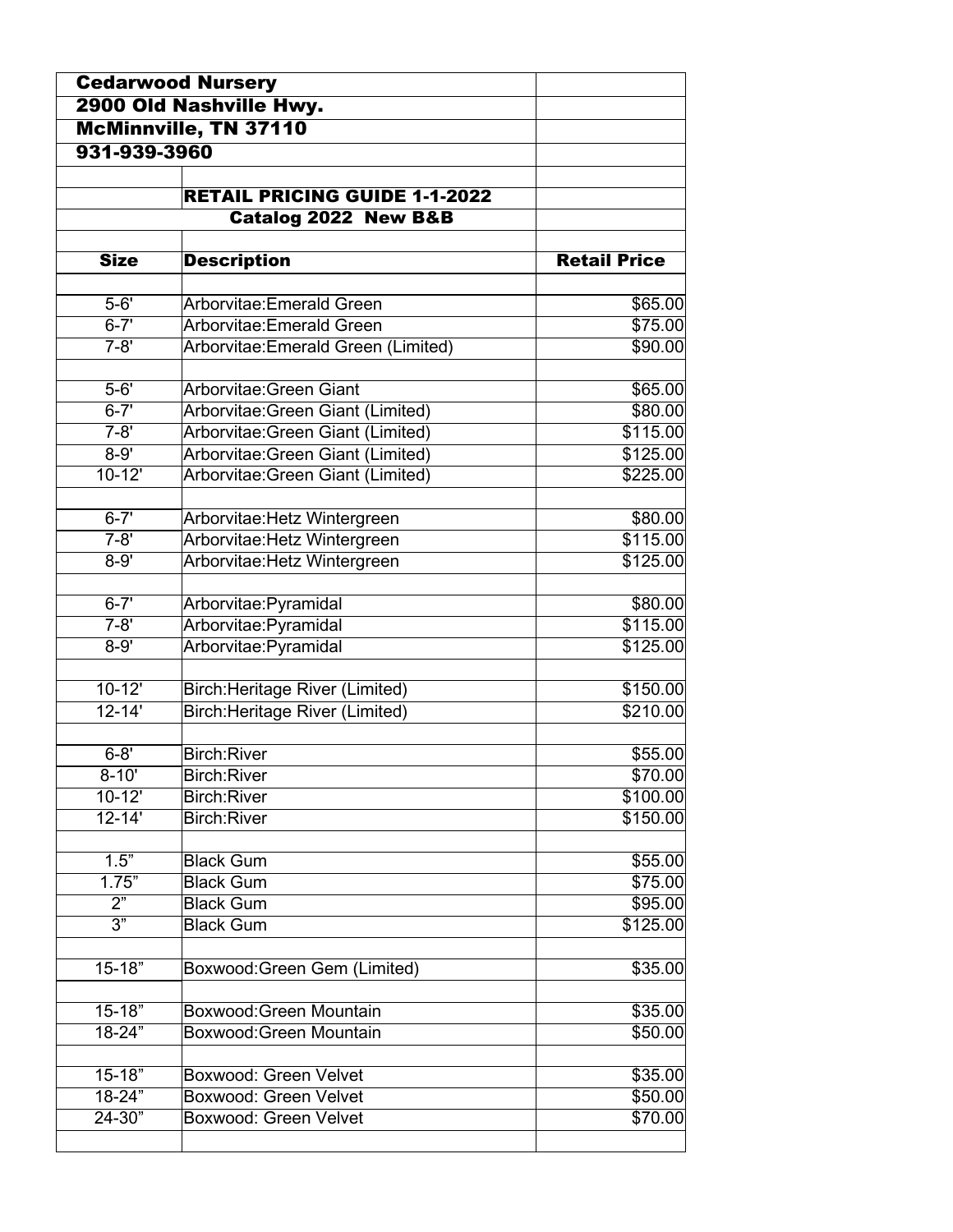| $15 - 18"$       | Boxwood: Wintergreen                   | \$35.00  |
|------------------|----------------------------------------|----------|
| 18-24"           | Boxwood: Wintergreen                   | \$40.00  |
| 24-30"           | Boxwood: Wintergreen                   | \$45.00  |
| $30 - 36"$       | Boxwood: Wintergreen                   | \$55.00  |
| $15 - 18"$       | <b>Burning bush</b>                    | \$25.00  |
| 18-24"           | <b>Burning bush</b>                    | \$30.00  |
| $24 - 30"$       | <b>Burning bush</b>                    | \$40.00  |
| $30 - 36"$       | <b>Burning bush</b>                    | \$50.00  |
| 1.5"             | Cherry: Akebono (Limited)              | \$65.00  |
| 1.75"            | Cherry: Akebono (Limited)              | \$75.00  |
| $\overline{2}$ " | Cherry: Akebono (Limited)              | \$95.00  |
| $\overline{2"}$  | Cherry: Canada Red                     | \$95.00  |
| 2.5"             | Cherry: Canada Red                     | \$125.00 |
| 3"               | Cherry: Canada Red                     | \$150.00 |
| 1.5"             | Cherry: Kwanzan                        | \$65.00  |
| 1.75"            | Cherry: Kwanzan                        | \$75.00  |
| 2"               | Cherry: Kwanzan                        | \$95.00  |
| 2.5"             | Cherry: Kwanzan                        | \$125.00 |
| $\overline{2}$ " | Cherry: Snow Goose (Limited)           | \$95.00  |
| 2.5"             | Cherry: Snow Goose (Limited)           | \$125.00 |
| 1.5"             | Cherry: Yoshino                        | \$65.00  |
| 1.75"            | Cherry: Yoshino                        | \$75.00  |
| 2"               | Cherry: Yoshino                        | \$95.00  |
| 2.5"             | Cherry: Yoshino                        | \$125.00 |
| $\overline{3^n}$ | Cherry: Yoshino                        | \$150.00 |
| 2.5"             | Crabapple:Red,Pink,White               | \$125.00 |
| $\overline{3"}$  | Crabapple:Red,Pink,White               | \$150.00 |
| $5 - 6'$         | Crape Myrtle: Natchez White (Limited)  | \$55.00  |
| $6 - 7'$         | Crape Myrtle: Natchez White (Limited)  | \$65.00  |
| $7 - 8'$         | Crape Myrtle: Natchez White (out)      | \$80.00  |
| $8 - 10'$        | Crape Myrtle: Natchez White (out)      | \$90.00  |
| $5 - 6'$         | Crape Myrtle:Red,Purple,Pink (limited) | \$55.00  |
| $6 - 7'$         | Crape Myrtle:Red,Purple,Pink (Limited) | \$65.00  |
| $6 - 7'$         | Cryptomeria: Yoshino (Limited)         | \$80.00  |
| $7 - 8'$         | Cryptomeria: Yoshino (Limited)         | \$95.00  |
| $8 - 9'$         | Cryptomeria: Yoshino                   | \$125.00 |
| $10 - 12'$       | Cryptomeria: Yoshino                   | \$200.00 |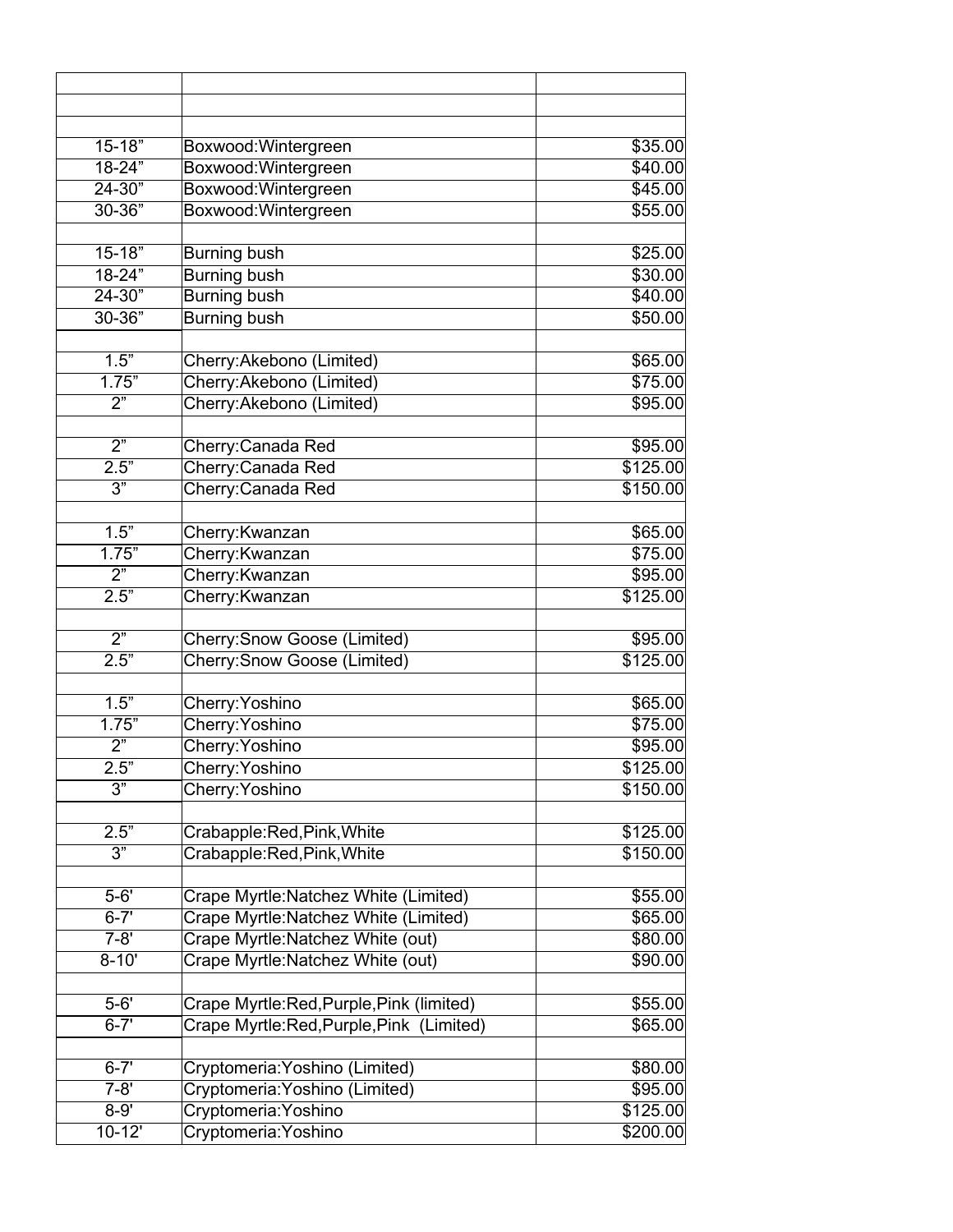| 1.5"                      | Cypress:Bald                     | \$65.00             |
|---------------------------|----------------------------------|---------------------|
| 1.75"                     | Cypress:Bald                     | \$70.00             |
| 2"                        | Cypress: Bald                    | \$85.00             |
| 2.5"                      | Cypress:Bald                     | \$100.00            |
| $5 - 6'$                  | Cypress:Leyland                  | \$65.00             |
| $6 - 7'$                  | Cypress:Leyland                  | \$75.00             |
| $7 - 8'$                  | Cypress:Leyland                  | \$85.00             |
| $6 - 7'$                  | Cypress:Murray                   | \$75.00             |
| $7 - 8'$                  | Cypress: Murray                  | \$85.00             |
| $8 - 10'$                 | Cypress: Murray                  | \$110.00            |
| $10 - 12'$                | Cypress: Murray                  | \$165.00            |
| $12 - 14'$                | Cypress: Murray                  | $\sqrt{$225.00}$    |
| 1.5"                      |                                  | \$75.00             |
| 1.75"                     | Dogwood: Kousa (pink or white)   | \$85.00             |
| $2 - 3'$                  | Dogwood:Kousa (pink or white)    |                     |
| 2.5"                      | Dogwood:Kousa (pink or white)    | \$110.00            |
| $\overline{3}$ "          | Dogwood:Kousa (pink or white)    | \$150.00            |
|                           | Dogwood:Kousa (pink or white)    | \$180.00            |
| 1.5"                      | Dogwood: White (Limited)         | \$65.00             |
| 1.75"                     | Dogwood: White (Limited)         | \$85.00             |
| $\overline{2^n}$          | Dogwood: White (Limited)         | \$100.00            |
| 1.5"                      | Elm:Allee Lacebark               | \$70.00             |
| 1.75"                     | Elm:Allee Lacebark               | \$85.00             |
| $\overline{2}$            | Elm:Allee Lacebark               | \$100.00            |
|                           |                                  |                     |
| 1.5"                      | Elm:American                     | \$70.00             |
| 1.75"<br>$\overline{2^n}$ | Elm:American<br>Elm:American     | \$85.00<br>\$100.00 |
| $\overline{3}$ "          |                                  |                     |
|                           | Elm:American                     | \$180.00            |
| 1.5"                      | Hawthorne: Winter King (Limited) | \$65.00             |
| 1.75"                     | Hawthorne: Winter King (Limited) | \$75.00             |
| $\overline{2}$ "          | Hawthorne: Winter King (Limited) | $\frac{1}{100.00}$  |
| $5 - 6'$                  | Holly:American (Limited)         | \$60.00             |
| $6 - 7'$                  | Holly:American (Limited)         | \$75.00             |
| $7 - 8'$                  | Holly:American (Limited)         | \$135.00            |
| $6 - 7'$                  | Holly:Foster                     | \$95.00             |
| $7 - 8'$                  | Holly:Foster                     | \$125.00            |
|                           |                                  |                     |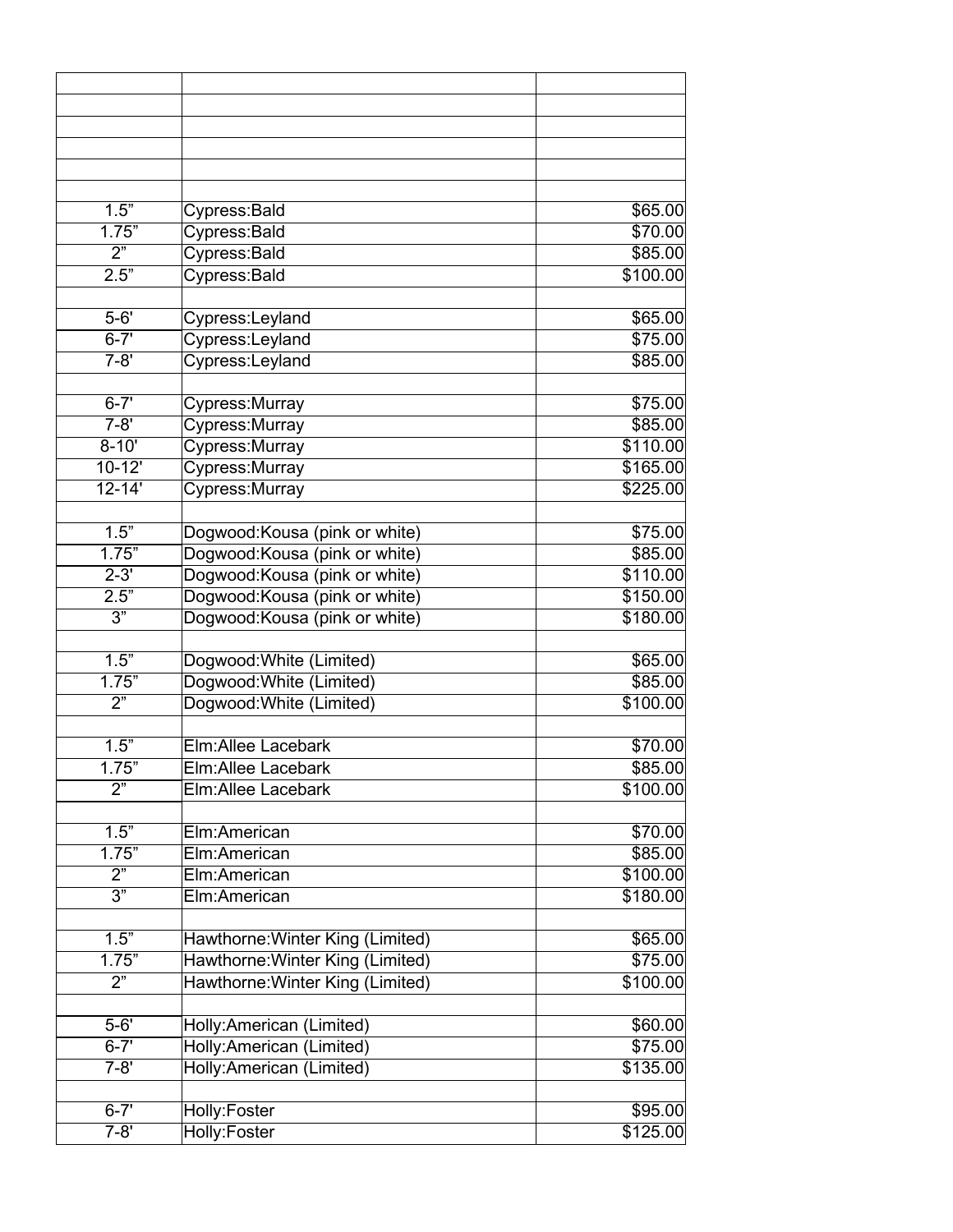| $8 - 9'$         | Holly:Foster                        | \$175.00 |
|------------------|-------------------------------------|----------|
| $9 - 10'$        | <b>Holly:Foster</b>                 | \$225.00 |
|                  |                                     |          |
|                  |                                     |          |
| $5 - 6'$         | Holly: Nellie R Stevens             | \$85.00  |
| $6 - 7'$         | Holly: Nellie R Stevens             | \$95.00  |
| $7 - 8'$         | <b>Holly: Nellie R Stevens</b>      | \$150.00 |
| 1.5"             | Honeylocust:Shademaster             | \$75.00  |
| 1.75"            | Honeylocust:Shademaster             | \$90.00  |
| $\overline{2}$ " | Honeylocust:Shademaster             | \$125.00 |
|                  |                                     |          |
| $5 - 6'$         | Juniper: Blue Point (Limited)       | \$65.00  |
| $6 - 7'$         | Juniper: Blue Point (Limited)       | \$75.00  |
| $5 - 6'$         | Juniper: Burkii                     | \$75.00  |
| $6 - 7'$         | Juniper:Burkii                      | \$85.00  |
| $7 - 8'$         | Juniper: Burkii                     | \$100.00 |
|                  |                                     |          |
| $6 - 7'$         | Juniper: Hetzi Columnar             | \$65.00  |
| $7 - 8'$         | Juniper: Hetzi Columnar             | \$80.00  |
| $5 - 6'$         | Juniper: Irish                      | \$55.00  |
| $6 - 7'$         | Juniper: Irish                      | \$65.00  |
| $8 - 10'$        | Juniper:Pom Pom Poodle (3 & 4 ball) | \$100.00 |
|                  |                                     |          |
| $5 - 6'$         | Juniper:Spartan                     | \$65.00  |
| $6 - 7'$         | Juniper:Spartan                     | \$75.00  |
| $7 - 8'$         | Juniper:Spartan                     | \$90.00  |
| $8 - 9'$         | Magnolia:Adcock                     | \$180.00 |
| $9 - 10'$        | Magnolia:Adcock                     | \$210.00 |
|                  |                                     |          |
| $7 - 8'$         | Magnolia: Bracken Brown             | \$125.00 |
| $8 - 9'$         | Magnolia: Bracken Brown             | \$175.00 |
| $9 - 10'$        | Magnolia: Bracken Brown             | \$210.00 |
| $7 - 8'$         | Magnolia: Claudia Wanamaker         | \$125.00 |
| $8 - 9'$         | Magnolia: Claudia Wanamaker         | \$175.00 |
| $9 - 10'$        | Magnolia: Claudia Wanamaker         | \$210.00 |
|                  |                                     |          |
| $7 - 8'$         | Magnolia:DD Blanchard               | \$125.00 |
| $8 - 9'$         | Magnolia:DD Blanchard               | \$175.00 |
| $9 - 10'$        | Magnolia:DD Blanchard               | \$210.00 |
| $7 - 8'$         | Magnolia:Edith Bogue                | \$125.00 |
| $8 - 10'$        | Magnolia: Edith Bogue               | \$210.00 |
|                  |                                     |          |
| $5 - 6'$         | Magnolia: Jane (Limited)            | \$60.00  |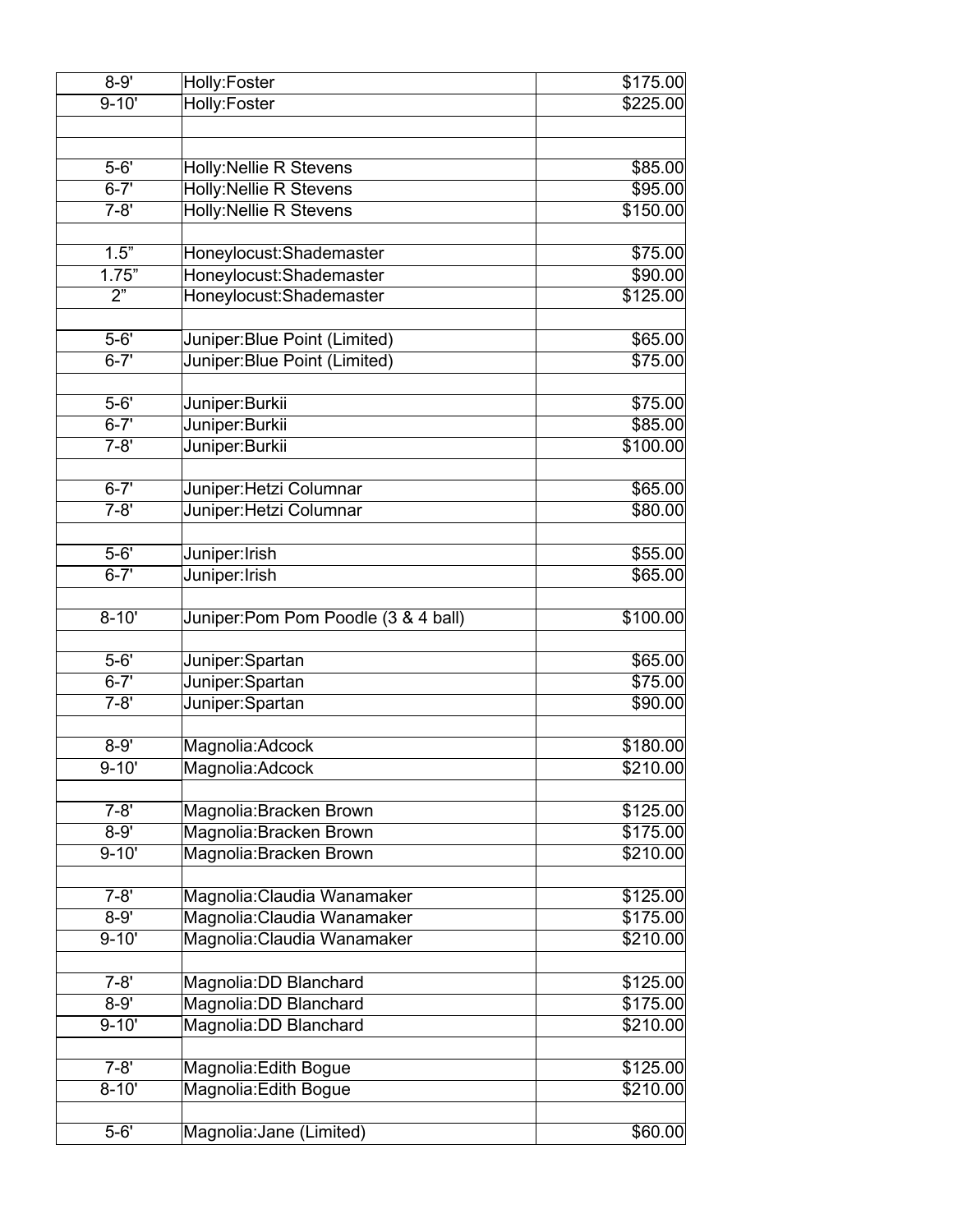| $6 - 7'$           | Magnolia: Jane (Limited)   | \$75.00              |
|--------------------|----------------------------|----------------------|
| $7 - 8'$           | Magnolia: Jane (Limited)   | \$95.00              |
|                    |                            |                      |
|                    |                            |                      |
| $5 - 6'$           | Magnolia:Sweetbay          | \$60.00              |
| $6 - 7'$           | Magnolia:Sweetbay          | \$75.00              |
| $7 - 8'$           | Magnolia:Sweetbay          | \$95.00              |
| $8 - 9'$           | Magnolia:Sweetbay          | \$110.00             |
| 1.5"               | Maple: Autumn Blaze        | \$75.00              |
| 1.75"              | Maple: Autumn Blaze        | \$90.00              |
| $\overline{2}$ "   | Maple: Autumn Blaze        | \$125.00             |
| 2.5"               | Maple: Autumn Blaze        | $\overline{$}165.00$ |
|                    |                            |                      |
| 1.5"               | Maple:October Glory        | \$75.00              |
| 1.75"              | Maple:October Glory        | \$90.00              |
| $\overline{2^n}$   | <b>Maple:October Glory</b> | \$125.00             |
| 2.5"               | Maple: October Glory       | \$165.00             |
| 1.5"               | Maple:Red (Limited)        | \$75.00              |
| 1.75"              | Maple:Red (Limited)        | \$90.00              |
| $\overline{2^n}$   | Maple:Red (Limited)        | \$125.00             |
| 2.5"               | Maple:Red (Limited)        | \$165.00             |
| 3'                 | Maple:Red (Limited)        | \$200.00             |
|                    |                            |                      |
| 1.75               | Maple:Red Sunset®          | \$90.00              |
| 2"                 | Maple:Red Sunset®          | $\overline{$125.00}$ |
| 2.5"               | Maple:Red Sunset®          | \$165.00             |
| 1.5"               | Maple:Sugar                | \$75.00              |
| 1.75"              | Maple:Sugar                | \$90.00              |
| $\overline{2}$ "   | Maple:Sugar                | \$125.00             |
|                    |                            |                      |
| $3 - 4'$<br>$4-5'$ | Nandina: Heavenly Bamboo   | \$45.00<br>\$50.00   |
|                    | Nandina: Heavenly Bamboo   |                      |
| 1.5"               | Oak:Nuttall                | \$75.00              |
| 1.75"              | Oak:Nuttall                | \$90.00              |
| $\overline{2}$     | Oak:Nuttall                | \$125.00             |
| $\overline{3"}$    | Oak:Nuttall                | \$200.00             |
| 3.5"               | Oak:Nuttall                | \$250.00             |
| 1.5"               | Oak:Pin                    | \$60.00              |
| 1.75"              | Oak:Pin                    | \$70.00              |
| $\overline{2^n}$   | Oak:Pin                    | \$100.00             |
| 2.5"               | Oak:Pin                    | \$150.00             |
| 3"                 | Oak:Pin                    | \$180.00             |
|                    |                            |                      |
| 1.5"               | Oak:Swamp White            | \$75.00              |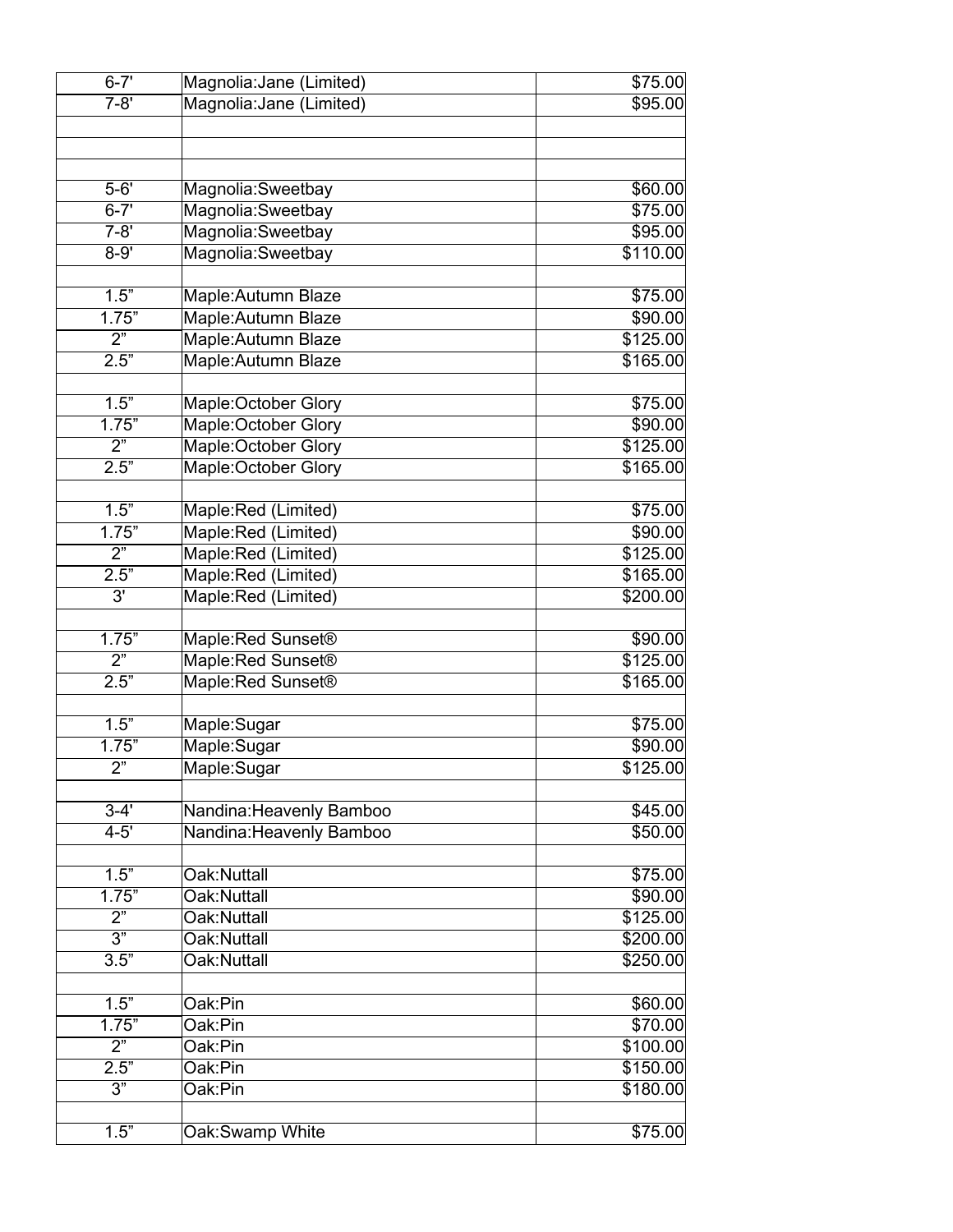| 1.75"                 | Oak:Swamp White                         | \$85.00              |
|-----------------------|-----------------------------------------|----------------------|
| $\overline{2}$ "      | Oak:Swamp White                         | $\overline{$}125.00$ |
| 2.5"                  | Oak: Swamp White                        | \$180.00             |
| $\overline{3^n}$      | Oak: Swamp White                        | \$200.00             |
|                       |                                         |                      |
| 1.5"                  | Oak:Willow                              | \$75.00              |
| 1.75"                 | Oak: Willow                             | \$90.00              |
| $\overline{2}$ "      | Oak: Willow                             | \$125.00             |
| $\overline{3"}$       | Oak:Willow                              | \$200.00             |
| 1.5"                  | Plum: Purpleleaf KV                     | \$65.00              |
|                       |                                         |                      |
| 1.5"                  | Poplar: Tulip (Limited)                 | \$65.00              |
| 1.75"                 | Poplar: Tulip (Limited)                 | \$80.00              |
| $\overline{2}$ "      | Poplar: Tulip (Limited)                 | \$95.00              |
| 1.5"                  | Redbud: Appalachian (Limited)           | \$65.00              |
| 1.75"                 | Redbud: Appalachian (Limited)           | \$80.00              |
| $\overline{2^n}$      | Redbud: Appalachian (Limited)           | \$100.00             |
|                       |                                         |                      |
| 1.5"                  | Redbud:Eastern                          | \$60.00              |
| 1.75"                 | Redbud:Eastern                          | \$75.00              |
| $\overline{2^n}$      | Redbud:Eastern                          | \$85.00              |
| 2.5"                  | Redbud:Eastern                          | $\frac{1}{100.00}$   |
| 1.5"                  | Redbud: Forest Pansy (Limited)          | \$60.00              |
| 1.75"                 | Redbud: Forest Pansy (Limited)          | \$80.00              |
| $\overline{2}$ "      | Redbud: Forest Pansy (Limited)          | \$100.00             |
| 2.5"                  | Redbud: Forest Pansy (Limited)          | \$125.00             |
|                       |                                         |                      |
| 1.5"                  | Redbud: Whitebud                        | \$60.00              |
| 1.75"                 | Redbud: Whitebud                        | \$80.00              |
| $\overline{2^n}$      | Redbud: Whitebud                        | \$100.00             |
| 2.5"                  | Redbud: Whitebud                        | \$125.00             |
| 1.5"                  | Redbud: Wpg. Lavender Twist             | \$80.00              |
| 1.75"                 | Redbud: Wpg. Lavender Twist             | \$100.00             |
| $\overline{2^n}$      | Redbud: Wpg. Lavender Twist             | \$125.00             |
|                       |                                         |                      |
| $5 - 6'$              | Serviceberry-Autumn Brillance (Limited) | \$65.00              |
| $6 - 7'$              | Serviceberry-Autumn Brillance (Limited) | \$75.00              |
| 1.5"                  | Sweetgum:American                       | \$65.00              |
| $1.75^{\overline{7}}$ | Sweetgum:American                       | \$75.00              |
| $\overline{2^n}$      | Sweetgum:American                       | \$95.00              |
| 2.5"                  | Sweetgum:American                       | \$125.00             |
| 3"                    | Sweetgum:American                       | \$150.00             |
| 3.5"                  | Sweetgum:American                       | \$180.00             |
| 1.5"                  | Sweetgum:Rotundiloba                    | \$75.00              |
|                       |                                         |                      |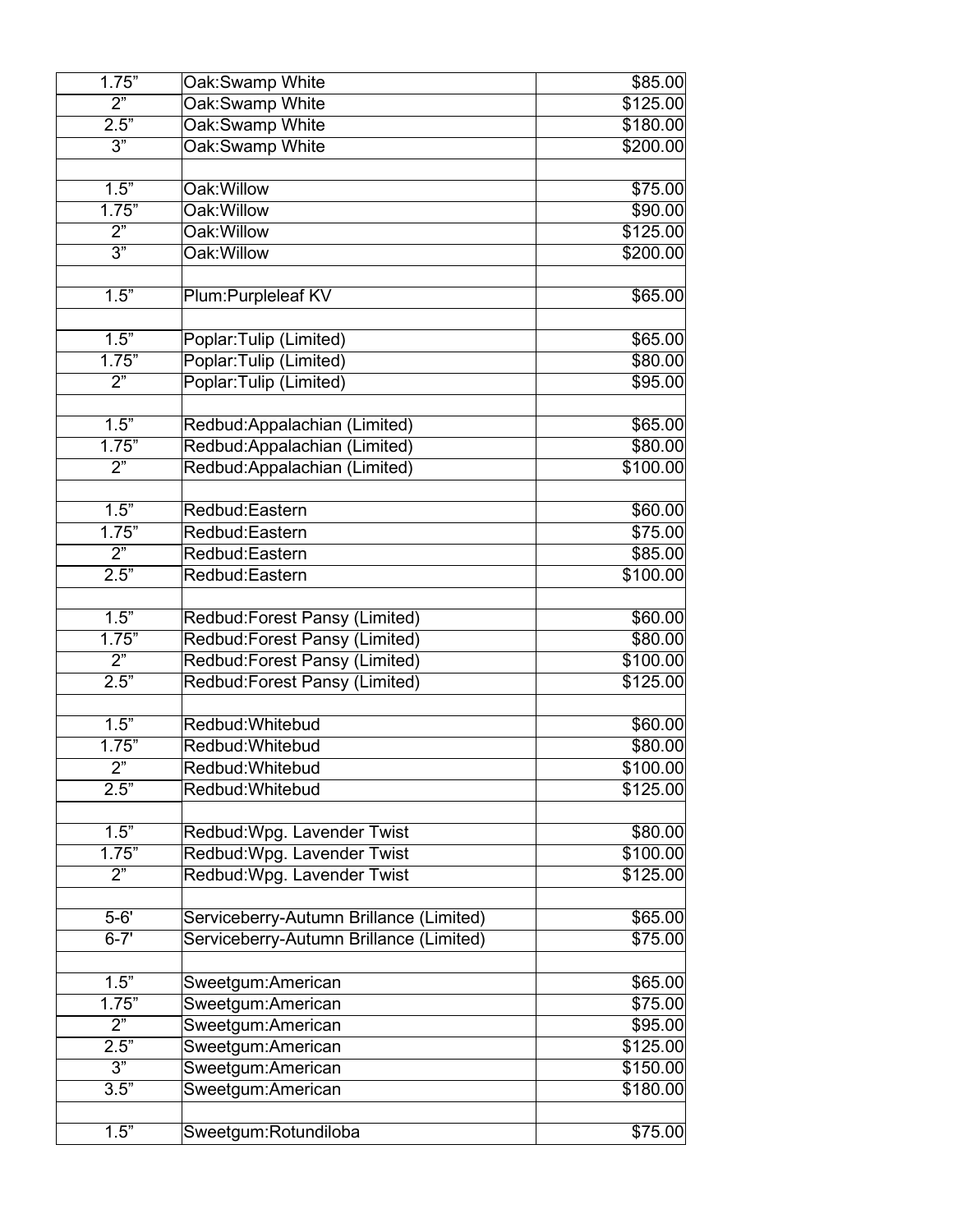| 1.75"              | Sweetgum:Rotundiloba                     | \$95.00      |
|--------------------|------------------------------------------|--------------|
| $\overline{2}$ "   | Sweetgum:Rotundiloba                     | \$125.00     |
| 2.5"               | Sweetgum:Rotundiloba                     | \$150.00     |
|                    |                                          |              |
|                    |                                          |              |
|                    |                                          |              |
|                    |                                          |              |
| 1.5"               | Sweetgum: Slender Silhouette             | \$75.00      |
| 1.75"              | Sweetgum:Slender Silhouette              | \$95.00      |
| $\overline{2^n}$   | Sweetgum:Slender Silhouette              | \$125.00     |
| 2.5"               | Sweetgum:Slender Silhouette              | \$150.00     |
| 1.5"               | Sycamore: American                       | \$65.00      |
| $1.\overline{75}$  | Sycamore: American                       | \$80.00      |
| $\overline{2"}$    | Sycamore: American                       | \$95.00      |
| 2.5"               | Sycamore: American                       | \$125.00     |
| $\overline{3"}$    | Sycamore: American                       | \$150.00     |
| $\overline{3.5}$ " | Sycamore: American                       | \$180.00     |
|                    |                                          |              |
| 1.5"               | Sycamore: Exclamation                    | \$75.00      |
| 1.75"              | Sycamore: Exclamation                    | \$90.00      |
| $\overline{2^n}$   | Sycamore: Exclamation                    | \$125.00     |
| 2.5"               | Sycamore: Exclamation                    | \$150.00     |
| $\overline{3}$ "   | Sycamore: Exclamation                    | \$180.00     |
|                    |                                          |              |
| $2 - 3'$           | Viburnum: Allegheny (Limited)            | \$40.00      |
| $3-4'$             | Viburnum: Pragense (Limited)             | \$45.00      |
| $4 - 5'$           | Viburnum: Pragense (Limited)             | \$55.00      |
| 1.5"               | Zelkova: Green Vase                      | \$95.00      |
| 1.75"              | Zelkova:Green Vase                       | \$125.00     |
| 2"                 | Zelkova: Green Vase                      | \$150.00     |
|                    |                                          |              |
|                    | <b>Cedarwood Nursery</b>                 |              |
|                    | <b>2022 Retail Container List</b>        |              |
| <b>Size</b>        | <b>Description</b>                       | <b>Price</b> |
| 1 gal              | Arborvitae: Dark Green                   | \$4.00       |
| 1 gal              | Arborvitae: Emerald Green                | \$4.00       |
| 3 gal              | Arborvitae: Emerald Green                | \$14.00      |
| 1 gal              | Arborvitae: Green Giant (Fall 2022)      | \$4.00       |
| 3 gal              | Arborvitae: Green Giant (Fall 2022)      | \$14.00      |
| 15 gal             | Arborvitae: Green Giant (Fall 2022)      | \$55.00      |
| 1 gal              | Arborvitae: Hetz Wintergreen (Fall 2022) | \$4.00       |
| 3 gal              | Azalea:Fashion                           | \$12.00      |
| 3 gal              | Coral Bell (Pink)                        | \$12.00      |
| 3 gal              | Azalea: Hino Crimson                     | \$12.00      |
| 3 gal              | Azalea: Johanna                          | \$12.00      |
| 3 gal              | <b>Azalea:Pink Ruffle</b>                | \$12.00      |
| 3 gal              | Delware White                            | \$12.00      |
|                    |                                          |              |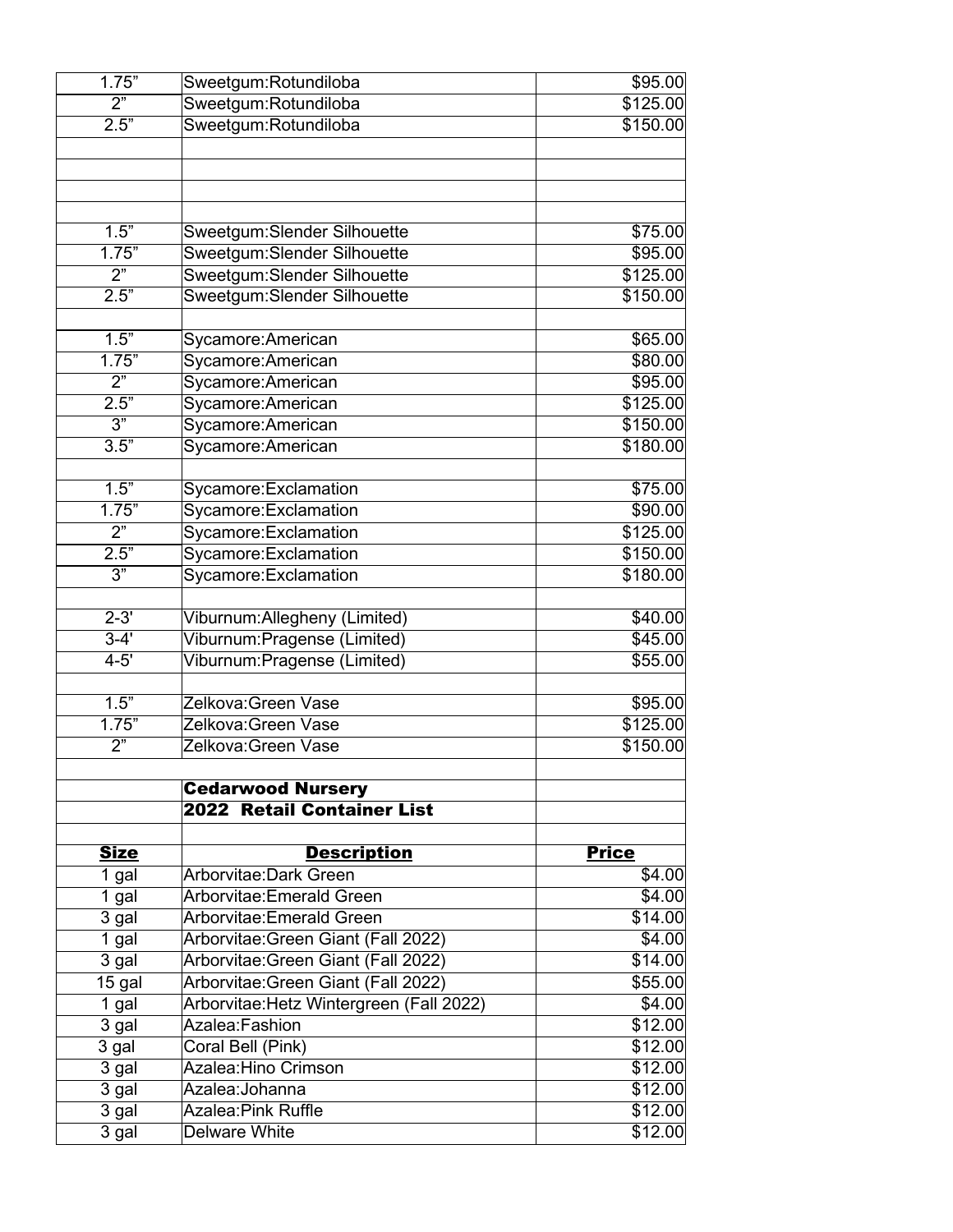| 3 gal  | <b>Azalea:Pleasant White</b>           | \$12.00            |
|--------|----------------------------------------|--------------------|
| 3 gal  | Pride of Mobile (Pink)                 | \$12.00            |
| 3 gal  | Azalea: Purple                         | \$12.00            |
| 3 gal  | Azalea:Sunglow                         | \$12.00            |
| 3 gal  | Barberry: Crimson Pygmy                | \$12.00            |
| 3 gal  | Barberry: Rosy Glow                    | \$12.00            |
| 3 gal  | Blueberry: Tifblue (Limited)           | \$15.00            |
| 1 gal  | Boxwood: Green Gem                     | \$4.50             |
| 2 gal  | Boxwood: Green Gem (Limited)           | \$14.00            |
|        |                                        |                    |
| 1 gal  | Boxwood: Green Mountain                | \$4.50             |
| 1 gal  | Boxwood: Green Velvet                  | \$4.50             |
| 3 gal  | Boxwood: Green Velvet                  | \$15.00            |
| 1 gal  | Boxwood: Winter Gem                    | \$4.50             |
| 3 gal  | Boxwood: Winter Gem                    | \$14.00            |
| 1 gal  | Boxwood: Wintergreen                   | \$4.50             |
| 3 gal  | Boxwood: Wintergreen                   | \$14.00            |
| 3 gal  | <b>Burning Bush</b>                    | \$12.00            |
| 3 gal  | Butterfly Bush: Black Knight (Limited) | \$15.00            |
| 1 gal  | Crape Myrtle: Dark Red                 | $\overline{$4.00}$ |
| 3 gal  | Crape Myrtle: Dark Red                 | \$14.00            |
| 3 gal  | Crape Myrtle: Natchez White (Out)      | \$14.00            |
| 3 gal  | Crape Myrtle: Purple                   | \$14.00            |
| 3 gal  | Crape Myrtle: Tonto                    | \$14.00            |
| 1 gal  | Crape Myrtle: Watermelon Red           | \$4.00             |
| 3 gal  | Crape Myrtle: Watermelon Red           | \$14.00            |
| 3gal   | Cryptomeria: Globosa Nana              | \$15.00            |
| 1 gal  | Cryptomeria: Yoshino                   | \$4.00             |
| 1 gal  | <b>Cypress: Gold Thread</b>            | \$4.00             |
| 3 gal  | Cypress: Gold Thread                   | \$12.00            |
| 1 gal  | Cypress: Leyland (Fall 2022)           | \$4.00             |
| 1 gal  | Cypress: Murray (Fall 2022)            | \$4.00             |
| 3 gal  | Cypress: Murray (Limited)              | \$14.00            |
| 15 gal | Cypress: Murray (out)                  | \$55.00            |
| 1 gal  | Daylily: Happy Return                  | \$3.50             |
| 1 gal  | Daylily: Pardon Me                     | \$3.50             |
| 1 gal  | Daylily: Stella D'or                   | \$3.50             |
| 3 gal  | Euonymus: Golden (Limited)             | \$12.00            |
| 3 gal  | Grass: Adagio                          | \$12.00            |
| 3 gal  | <b>Grass: Dwarf Hameln</b>             | \$12.00            |
| 1 gal  | <b>Grass: Dwarf Mondo</b>              | \$3.50             |
| 1 gal  | <b>Grass:Liriope Big Blue</b>          | \$3.00             |
| 1 gal  | <b>Grass:Liriope Variegated</b>        | \$3.00             |
| 3 gal  | Grass: Blue Dune (Limited)             | \$12.00            |
| 3 gal  | Grass:Maiden                           | \$12.00            |
| 3 gal  | Grass:Pampas                           | \$12.00            |
| 3 gal  | Holly:Carissa                          | \$12.00            |
| 1 gal  | Holly: China Girl                      | \$4.00             |
| 3 gal  | Holly: China Girl                      | \$12.00            |